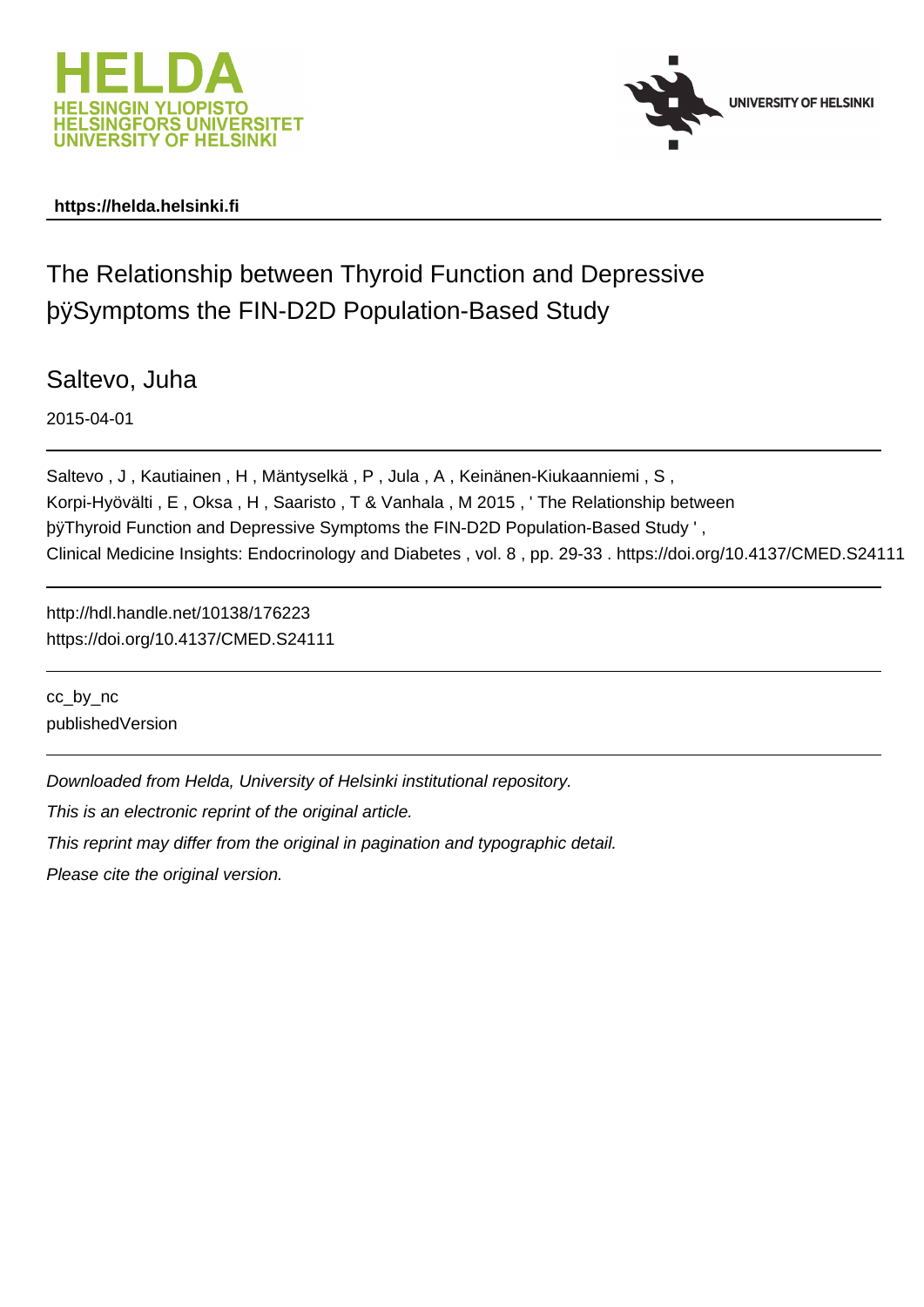# **The Relationship between Thyroid Function and Depressive Symptoms—the FIN-D2D Population-Based Study**



## Juha Saltevo<sup>1</sup>, Hannu Kautiainen<sup>2–4</sup>, Pekka Mäntyselkä<sup>4,5</sup>, Antti Jula<sup>6</sup>, Sirkka Keinänen-Kiukaanniemi<sup>7,8</sup>, Eeva Korpi-Hyövälti<sup>9</sup>, Heikki Oksa<sup>10,11</sup>, Timo Saaristo<sup>10</sup> and Mauno Vanhala<sup>12,13</sup>

1Department of Medicine, Central Finland Central Hospital, Jyväskylä, Finland. 2Unit of Primary Health Care, Helsinki University Central Hospital, Finland. <sup>3</sup>Department of General Practice, University of Helsinki, Helsinki, Finland. <sup>4</sup>Primary Health Care Unit, Kuopio University Hospital, Kuopio, Finland. <sup>5</sup>Institute of Public Health and Clinical Nutrition, Primary Health Care, School of Medicine, University of Eastern Finland, Kuopio, Finland. 6National Institute for Health and Welfare, Turku, Finland. 7Center for Life Course Epidemiology Research, University of Oulu, Oulu, Finland. 8Unit of Primary Health Care, Oulu University Hospital, Oulu, Finland. 9Department of Medicine, Seinäjoki Central Hospital, Seinäjoki, Finland. <sup>10</sup>Pirkanmaa Hospital District, Finland. <sup>11</sup>Tampere University Hospital, Tampere, Finland. <sup>12</sup>Unit of Family Practice, Central Finland Central Hospital, Jyväskylä, Finland. 13Primary Health Care Unit, University of Eastern Finland, Kuopio, Finland.

**ABSTR ACT:** The association between thyroid function and depression is controversial. Both conditions express many similar symptoms, but the studies done give conflicting results. This study draws on a random, population-based sample of 4500 subjects aged 45–75 years old from Finland. The basic clinical study was done in 2007 for 1396 men and 1500 women (64% participation rate). Thyroid stimulating hormone (TSH), free thyroxine (F-T4), and free triiodothyronine (F-T3) were measured in 2013 from frozen samples. The 21-item Beck Depression Inventory (BDI-21) was applied to assess depressive symptoms (score  $\geq$ 10 points). The prevalence of depressive symptoms was 17.5% in women and 12.5% in men. In women, the mean levels of TSH, F-T4, and F-T3 without depressive symptoms vs. with the presence of depressive symptoms were 1.92/1.97 mU/L, 13.1/13.1 pmol/L, and 3.91/3.87 pmol/L (NS), respectively. In men, the levels were 1.87/1.94 mU/L, 13.5/13.7 pmol/L, and 4.18/4.12 pmol/L (NS), respectively. In multiple regression analysis, TSH had no relationship to BDI-21 total score. We found no association between depressive symptoms and thyroid values.

**KEY WORDS:** depressive symptoms, BDI-21, thyroid, population based

**CITATION:** Saltevo et al. The Relationship between Thyroid Function and Depressive Symptoms—the FIN-D2D Population-Based Study. *Clinical Medicine Insights:* 

*Endocrinology and Diabetes* 2015:8 29–33 doi:[10.4137/CMED.S24111](http://dx.doi.org/10.4137/CMED.S24111).

**RECEIVED:** January 23, 2015. **RESUBMITTED:** March 11, 2015. **ACCEPTED FOR PUBLICATION:** March 13, 2015.

**ACADEMIC EDITOR:** Nigel Irwin, Editor in Chief

**TYPE:** Original Research

**FUNDING:** FIN-D2D was supported by financing from hospital districts of Central Finland, Pirkanmaa, Southern Ostrobothnia, North Ostrobothnia, the Finnish National Public Health Institute, the Finnish Diabetes Association, the Ministry of Social Affairs and Health in Finland, and the Finland's Slot Machine Association in cooperation with the FIN-D2D Study Group. The authors confirm that the funder had no influence over the study design, content of the article, or selection of this journal.

**COMPETING INTERESTS:** Authors disclose no potential conflicts of interest.

**Introduction**

The association between depression and thyroid function, especially hypothyroidism, is controversial. The idea of association comes from similarity of symptoms between severely depressed and hypothyroid patients, the therapeutic use of thyroid hormones in the management of depression, and the apparent abnormalities in the hypothalamic–pituitary– thyroid axis of subjects with depression.1

The many studies in this area give conflicting results. The larger studies have shown either no effect or an inverse relationship between thyroid function and mood.1 The largest study so far is the Norwegian HUNT study.<sup>2</sup> The investigators found no association between depression, self-reported using the Hospital Anxiety and Depression Scale (HADS), and thyroid dysfunction in 30,589 individuals aged 40–89 years. The same group also analyzed the connections between thyroid autoimmunity, depression, and anxiety, finding no associations.<sup>3</sup> A health database study from Taiwan of 1,000,000

**COPYRIGHT:** © the authors, publisher and licensee Libertas Academica Limited. This is an open-access article distributed under the terms of the [Creative Commons](http://creativecommons.org/licenses/by-nc/3.0/) [CC-BY-NC 3.0 License.](http://creativecommons.org/licenses/by-nc/3.0/)

**CORRESPONDENCE:** [juha.saltevo@ksshp.fi](mailto:juha.saltevo@ksshp.fi)

Paper subject to independent expert blind peer review by minimum of two reviewers. All editorial decisions made by independent academic editor. Upon submission manuscript was subject to anti-plagiarism scanning. Prior to publication all authors have given signed confirmation of agreement to article publication and compliance with all applicable ethical and legal requirements, including the accuracy of author and contributor information, disclosure of competing interests and funding sources compliance with ethical requirements relating to human and animal study participants, and compliance with any copyright requirements of third parties. This journal is a member of the Committee on Publication Ethics (COPE).

Published by [Libertas Academica.](http://www.la-press.com) Learn more about [this journal](http://www.la-press.com/clinical-medicine-insights-endocrinology-and-diabetes-journal-j65
).

random subjects found a higher prevalence (1.20% vs. 0.30%) and a higher annual incidence (0.40% vs. 0.13%) of hypothyroidism in patients with major depressive disorder than in the general population. The annual incidence of hyperthyroidism was also higher in patients with depression than in the general population (0.72% vs. 0.32%, risk ratio 2.06). The correlation was especially pronounced in the female subjects.<sup>4</sup>

Our aim was to study the relationship of thyroid function and depressive symptoms, measured with the 21-item Beck Depression Inventory (BDI-21),<sup>5</sup> in this rather large Finnish adult population, because the results of previous studies are conflicting in various populations.

#### **Materials and Methods**

**Study population.** The FIN-D2D survey was carried out in the hospital districts of Pirkanmaa, the Southern Ostrobothnia, and Central Finland between October and December 2007.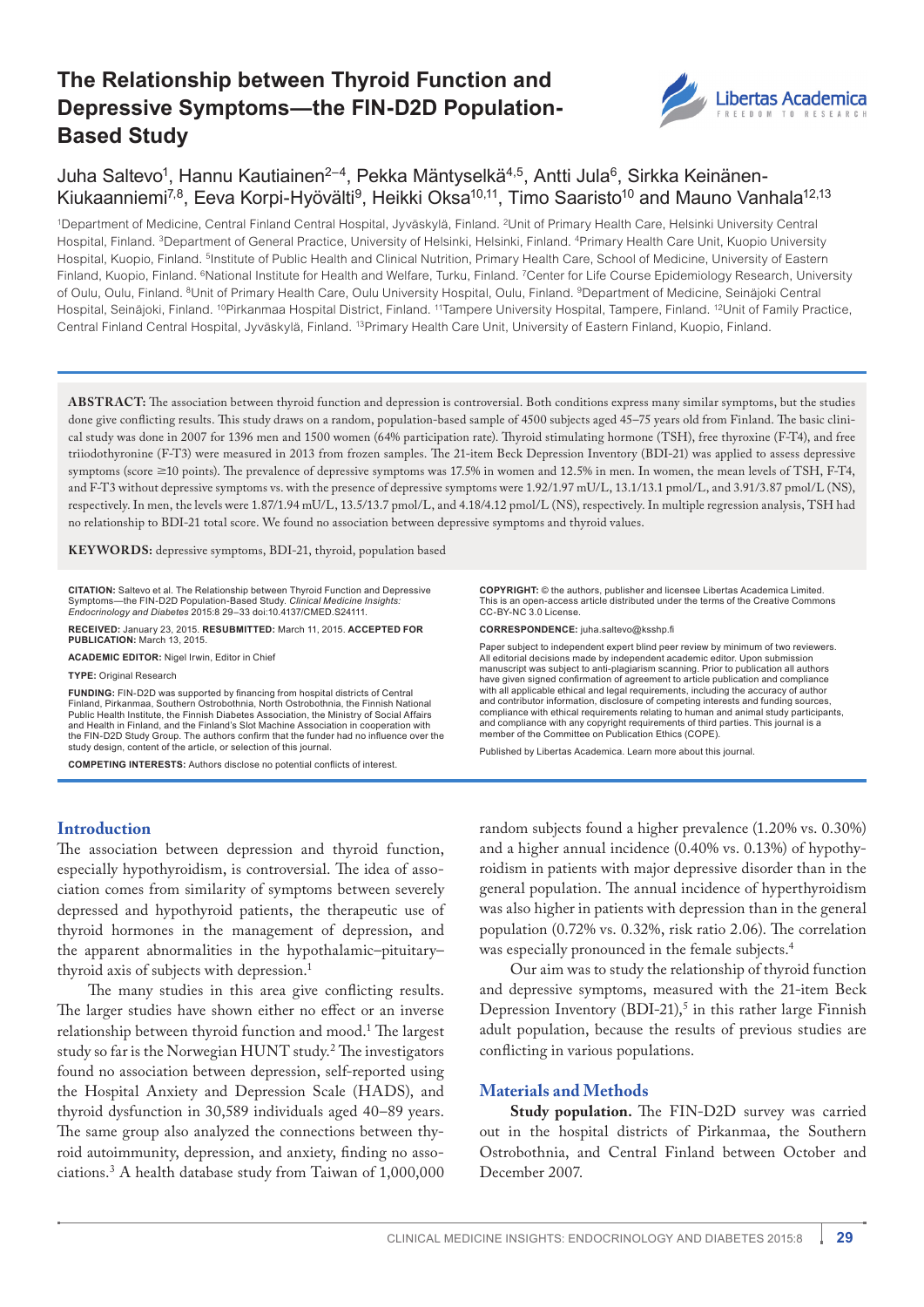A random sample of 4500 subjects aged 45–74 years, which was stratified according to gender, 10-year age groups (45–54, 55–64, and 65–74 years), and three geographical areas, was selected from the National Population Register in August 2007. The study participants were invited to a clinical examination by mail. The overall participation rate was 64%. Thus, the main study included 2896 individuals, of which 1396 were men (62% of men invited) and 1500 were women (66.7% of women invited).

Thyroid values were measured in 2741 subjects (1434 women and 1307 men). Thyroxin hormone was used by 79 subjects, and they were excluded from the analysis. The final study population was 2662 (1358 women and 1304 men).

The study protocol was approved by the ethics committee of the Hospital District of Helsinki. All participants gave their written, informed consent prior to participation in the study. The study was conducted in accordance with the principles of the Declaration of Helsinki. The health examination was carried out according to the World Health Organization's (WHO's) MONICA project (Multinational MONItoring of trends and determinants in CArdiovascular disease) and the WHO's expert group for glucose assessments.

BDI-21 was applied to assess depressive symptoms.<sup>5</sup> Subjects were categorized as having depression when they scored  $\geq$ 10 points in the BDI-21. The cut-off point of 10 in the BDI-21 has been shown to be a useful measurement for detecting depression in various adult populations.<sup>6,7</sup>

Subjects were asked to rate 21 items from 0 to 3 according to how they felt at that time. The items were summed as a total score with a range from 0 to 63. The BDI-21 data were missing for eight women and five men.

The participants reported their leisure-time physical activity (LTPA) according to three categories: (1) low—almost completely inactivate, (2) moderate—some physical activity more than four hours per week, and (3) high—vigorous physical activity many times a week. Current smoking and the use of alcohol were also queried. The participants were also asked whether they were using thyroid hormones or lipidlowering, antihypertensive, antidepressive, or antihyperglycemic medications.

Height, weight, and waist circumference were measured by nurses who were specially trained for the survey procedures. Height was measured to the nearest 0.1 cm, and weight was measured to the nearest 0.1 kg in light clothing. Body mass index (BMI) was calculated as weight (kg) divided by the height squared  $(m^2)$ . Blood pressure (BP) was measured twice, and the latter was used in the analysis, in a sitting position after a minimum of 15 minutes of acclimatization using a mercury sphygmomanometer.

**Laboratory analysis.** After an overnight fast, venous blood samples for serum lipid assays were drawn into a gel tube containing clot activator and samples for the plasma glucose assay into a fluoride citrate tube (Venosafe; Terumo Europe). The samples were immediately frozen

after separating serum and plasma and transferred to the laboratory in dry ice once a week for analyses. The rest of samples were kept in  $-70^{\circ}$ C.

All basic assays were performed at the Laboratory of Analytical Biochemistry at the National Public Health Institute, Helsinki (Disease Risk Unit, Institute for Health and Welfare since 2009), using an ARCHITECT ci8200 analyzer (Abbott Laboratories). High-sensitivity C-reactive protein (hs-CRP) was measured with an ultrasensitive immunoturbidimetric method using Abbott architect reagents.

Free thyroxine (F-T4), free triiodothyronine (F-T3), and thyroid stimulating hormone (TSH) were measured from frozen EDTA-plasma samples with Cobas e601 (Roche Diagnostics) automated analyzer in the Islab Laboratory of the University of Eastern Finland, Kuopio, in the year 2013. The reference values for free T4, free T3, and TSH were 11–22 pmol/L, 3.1– 6.8 pmol/L, and 0.3–4.2 mU/L, respectively. Serum thyroid antiperoxidase antibodies were measured by Architect® (Abbott Laboratories) automated analyzer. Analytical sensitivity of the assay was 0.16 IU/mL. The upper reference limit was 6.0 IU/mL.

**Statistical analysis.** The comparisons between the groups in demographic, lifestyle, and biochemical characteristics and clinical and drug-treatment data were made by *t*-test, bootstrapped-type *t*-test, or chi-square test, as appropriate. The equality of distributions of the thyroid values was tested using the Epps–Singleton two-sample empirical characteristics function test and bootstrap-type analysis of covariance (ANCOVA) taking age, BMI, LTPA, current smoking, and alcohol use values as covariates. Linear regression analyses (bootstrap-type standard error) were used to identify the appropriate predictors of the BDI-21 total score, using standardized regression coefficient beta (*β*). Beta is measured in units of standard deviation, and value is a measure of how strongly each predictor variable influences the criterion (dependent) variable. Cohen's standard for beta values above 0.10, 0.30, and 0.50 represents small, moderate, and large relationships, respectively.

#### **Results**

The mean age of the study population was 59.7 years (women 59.2 years and men 60.0 years). The mean BMI of both men and women was 27.4 kg/m<sup>2</sup> (Table 1). Fasting plasma glucose values were 6.0 mmol/L in women and 6.5 mmol/L in men. The use of antihypertensive, lipid-lowering, and antidepressant medications was higher in men and women with depression. Hs-CRP was not statistically different in men or women with or without depression. LTPA was significantly higher both in men and women without depression. BP was the same in all groups.

Subclinical hypothyroidism (TSH over reference range and normal F-T4) was found in 4.2% of subjects. Subclinical hyperthyroidism (TSH under reference rate) was found in 1.1% of subjects. The prevalence of undiagnosed hypothyroidism (TSH over and F-T4 under the reference rate) was 1.3%. The prevalence of these groups was the same in BDI-21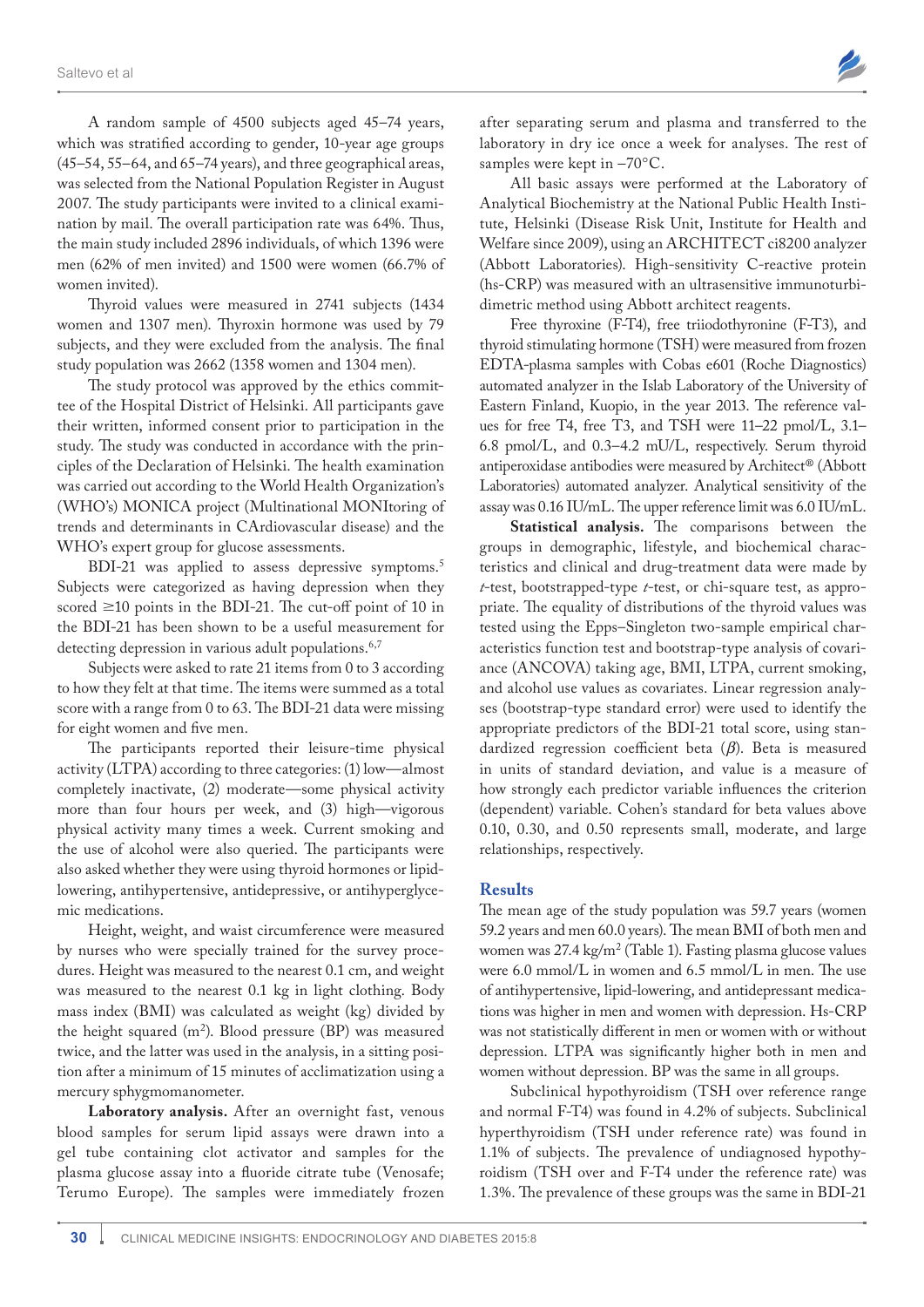

Table 1. The basic demographic, lifestyle and biochemical characteristics of study population according to BDI-21 values <10 and ≥10.

|                                    | <b>WOMEN</b>    |                   |                | <b>MEN</b>      |                   |                |  |
|------------------------------------|-----------------|-------------------|----------------|-----------------|-------------------|----------------|--|
|                                    | <b>BDI-21</b>   |                   |                | <b>BDI-21</b>   |                   |                |  |
|                                    | $<$ 10 N = 1114 | $\geq$ 10 N = 236 | <b>P-VALUE</b> | $<$ 10 N = 1136 | $\geq$ 10 N = 163 | <b>P-VALUE</b> |  |
| Demographic                        |                 |                   |                |                 |                   |                |  |
| Age, years, mean (SD)              | 59(8)           | 61(9)             | < 0.001        | 60(8)           | 62(9)             | < 0.001        |  |
| Waist, cm, mean (SD)               | 90(13)          | 94 (14)           | < 0.001        | 99 (11)         | 104(14)           | < 0.001        |  |
| BMI, mean (SD)                     | 27.2(5.0)       | 28.4(5.4)         | 0.001          | 27.3(4.0)       | 28.7(5.0)         | < 0.001        |  |
| <b>Clinical</b>                    |                 |                   |                |                 |                   |                |  |
| Blood pressure, mmHg, mean (SD)    |                 |                   |                |                 |                   |                |  |
| Systolic                           | 135 (19)        | 135 (19)          | 0.96           | 138 (18)        | 138 (18)          | 0.98           |  |
| <b>Diastolic</b>                   | 80(9)           | 80(9)             | 0.99           | 83 (10)         | 83 (10)           | 0.64           |  |
| <b>Biochemical</b>                 |                 |                   |                |                 |                   |                |  |
| Total cholesterol, mmol/l          | 5.52(0.96)      | 5.60(0.96)        | 0.24           | 5.36(1.01)      | 5.10(0.96)        | < 0.001        |  |
| HDL cholesterol, mmol/l            | 1.56(0.34)      | 1.51(0.32)        | 0.017          | 1.33(0.32)      | 1.26(0.28)        | 0.013          |  |
| Total triglycerides, mmol/l        | 1.24(0.58)      | 1.41(0.72)        | < 0.001        | 1.49(1.02)      | 1.53(0.84)        | 0.56           |  |
| Fasting plasma glucose, mmol/l     | 5.99(0.93)      | 6.18(1.34)        | 0.036          | 6.42(1.26)      | 6.50(1.26)        | 0.45           |  |
| hs-CRP, mg/L                       | 2.86(8.24)      | 3.21(5.64)        | 0.43           | 2.37(6.26)      | 3.51(11.64)       | 0.22           |  |
| <b>Medication</b>                  |                 |                   |                |                 |                   |                |  |
| Antihypertensive medication, n (%) | 354 (32)        | 98 (42)           | 0.004          | 382 (34)        | 78 (48)           | < 0.001        |  |
| Lipid lowering medication, n (%)   | 186 (17)        | 52 (22)           | 0.051          | 268 (24)        | 57 (35)           | 0.002          |  |
| Use of antidepressants, n (%)      | 43 (4)          | 47 (20)           | < 0.001        | 22(2)           | 28 (17)           | < 0.001        |  |
| Lifestyle factors                  |                 |                   |                |                 |                   |                |  |
| Current smoker, n (%)              | 208 (19)        | 59 (25)           | 0.027          | 279 (25)        | 44 (27)           | 0.50           |  |
| Current use of alcohol, n (%)      | 558 (50)        | 111(47)           | 0.39           | 843 (74)        | 102(63)           | 0.002          |  |
| <b>LTPA</b>                        |                 |                   | < 0.001        |                 |                   | < 0.001        |  |
| Low                                | 164(15)         | 73 (33)           |                | 191 (17)        | 58 (38)           |                |  |
| Moderate                           | 668 (61)        | 122 (55)          |                | 649 (58)        | 81 (53)           |                |  |
| High                               | 258 (24)        | 27 (12)           |                | 271 (24)        | 15(10)            |                |  |

**Abbreviations:** BDI-21, The 21-item Beck Depression Inventory; BMI, body mass index; LTPA, leisure-time physical activity; hs-CRP, high sensitivity C-reactive protein; SD, standard deviation.

over and under 10 points compared to subjects with normal thyroid values.

Table 2 shows that the prevalence of depressive symptoms (BDI-21  $\geq$ 10 points) was 17.5% in women and 12.5% in men. The mean thyroid values for women without depressive symptoms (BDI-21  $\leq$ 10 points) vs. with depressive symptoms (BDI-21  $\geq$ 10 points) were 1.92/1.97 mU/L (NS) for TSH, 13.1/13.1 pmol/L (NS) for F-T4, and 3.91/3.87 pmol/L (NS) for F-T3. For men, the values were 1.87/1.94 mU/L (NS) for TSH, 13.5/13.7 pmol/L (NS) for F-T4, and 4.18/4.12 pmol/L (NS) for F-T3.

Table 3 shows that in multiple regression analysis, TSH has no relationship to BDI-21 total score.

#### **Discussion**

This study found no association between depressive symptoms and TSH, F-T4, and F-T3 in this Finnish population-based cohort. The prevalence of depressive symptoms was 17.5% in women and 12.5% in men. This is in line with other studies assessing depressive symptoms in Finland.8 The prevalence of hypothyroidism or subclinical hypothyroidism in this population, measured by s-TSH over the reference range 4.2 mU/L, was 5.5%. The calculated lifetime risk for developing overt hypothyroidism in Denmark was 2.3%, with a threefold excess in women  $(3.5\% \text{ vs. } 1.0\% \text{ in men}).$ <sup>9</sup>

We, like many others, excluded the persons  $(N = 79)$  who used thyroxine from the analysis. This may be an important bias because subjects with depressive symptoms and subclinical hypothyroidism are likely to have been on thyroxine therapy in countries like Finland where medical care and thyroid function tests are easily available. As these subjects are excluded, the remaining subjects with clinical hypothyroidism are likely to be less symptomatic.<sup>1</sup>

Several studies have investigated thyroid autoimmunity and depression.3 The results are conflicting. Smaller studies, one with 583 women with TPO antibody levels  $>$  100 mU/L<sup>10</sup>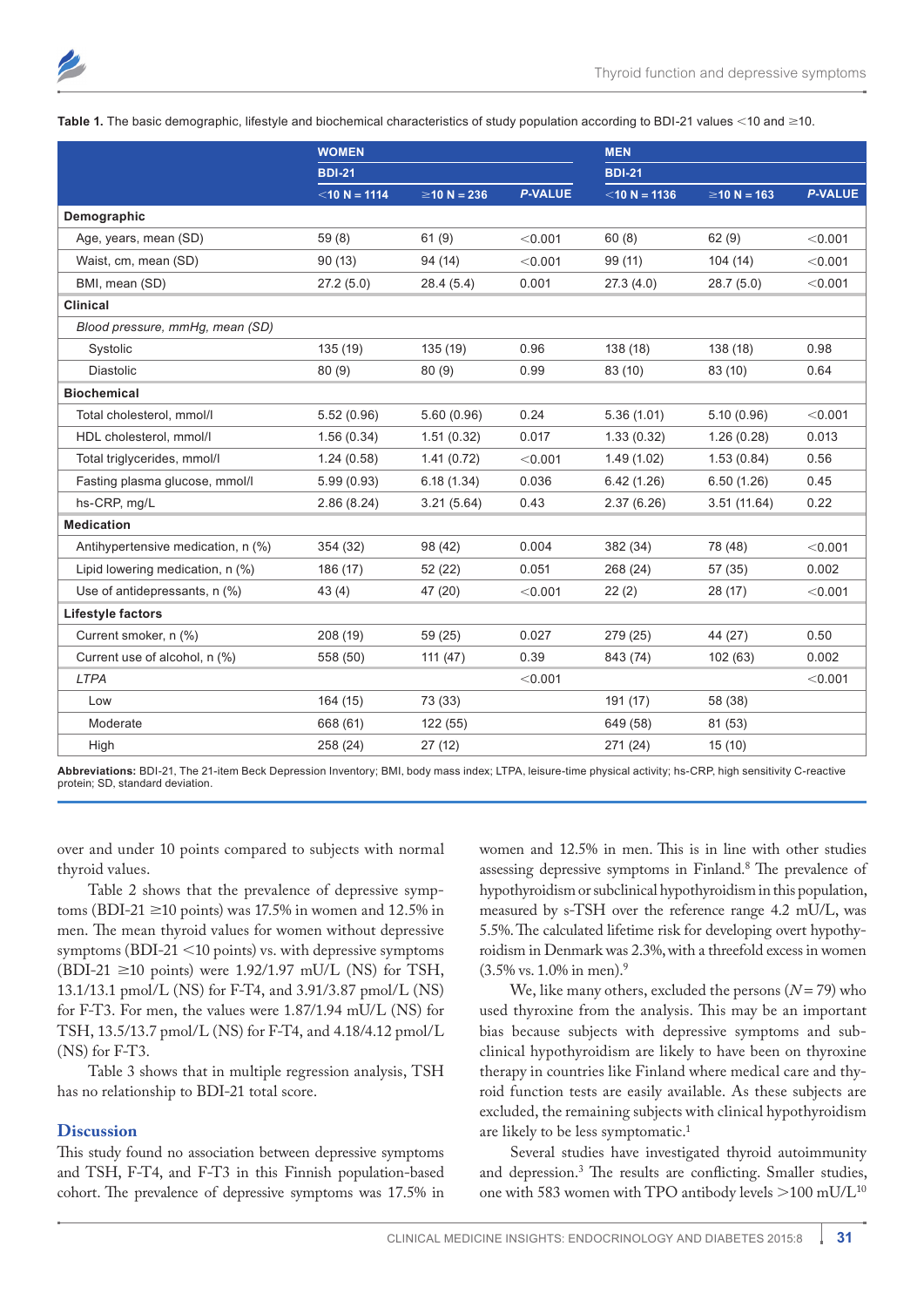

Table 2. The association between Beck Depression Inventory (BDI-21) scores <10 and ≥10 and thyroid values (TSH, F-T4, F-T3) in men and women.

|              | <b>WOMEN</b>         |                      |                |                  | <b>MEN</b>           |                      |                |                  |
|--------------|----------------------|----------------------|----------------|------------------|----------------------|----------------------|----------------|------------------|
|              | <b>BDI-21</b>        |                      | <b>P-VALUE</b> |                  | <b>BDI-21</b>        |                      | <b>P-VALUE</b> |                  |
|              | $<$ 10 N = 1114      | $\geq$ 10 N = 236    | <b>CRUDE</b>   | <b>ADJUSTED*</b> | $<$ 10 N = 1136      | $\geq$ 10 N = 163    | <b>CRUDE</b>   | <b>ADJUSTED*</b> |
| <b>TSH</b>   |                      |                      |                |                  |                      |                      |                |                  |
| Mean (SD)    | 1.92(1.18)           | 1.97(1.38)           | 0.61           | 0.63             | 1.87(1.24)           | 1.94(1.25)           | 0.54           | 0.85             |
| Median (IQR) | 1.68<br>(1.12, 2.48) | 1.67<br>(1.01, 2.49) |                |                  | 1.58<br>(1.11, 2.25) | 1.58<br>(1.06, 2.53) |                |                  |
| $F-T4$       |                      |                      |                |                  |                      |                      |                |                  |
| Mean (SD)    | 13.1(2.0)            | 13.1(2.1)            | 0.50           | 0.10             | 13.5(2.0)            | 13.7(2.4)            | 0.25           | 0.39             |
| Median (IQR) | 13.0<br>(11.9, 14.3) | 12.7<br>(11.7, 14.3) |                |                  | 13.4<br>(12.2, 14.9) | 13.7<br>(12.2, 15.2) |                |                  |
| $F-T3$       |                      |                      |                |                  |                      |                      |                |                  |
| Mean (SD)    | 3.91(0.65)           | 3.87(0.64)           | 0.38           | 0.18             | 4.18(0.68)           | 4.12(0.68)           | 0.32           | 0.13             |
| Median (IQR) | 3.88<br>(3.48, 4.30) | 3.87<br>(3.46, 4.25) |                |                  | 4.17<br>(3.70, 4.63) | 4.12<br>(3.66, 4.50) |                |                  |

**Notes:** \*Adjusted for age, BMI, current smoking, current alcohol use and LTPA.

**Abbreviations:** BDI-21, The 21 Item Beck Depression Inventory; F-T4, free thyroxine; F-T3, free triiodothyronine; TSH, thyroid-stimulating hormone; SD, standard deviation: IQR, interquartile range; LTPA, leisure-time physical activity.

and one with 201 subjects,<sup>11</sup> found an association with depressive scores and thyroid autoimmunity. However, the abovementioned large Norwegian study found no relation.3

symptoms. However, many of these symptoms were also experienced by volunteer control subjects with normal thyroid values.<sup>9</sup>

Both the symptoms of depression and biochemical subclinical hypothyroidism (slightly elevated TSH) are common, especially in the elderly female population. Thus, it is probable that they overlap, resulting in thyroxin therapy. Many studies have shown poor well-being in subjects on thyroxin, even if it was started with adequate biochemical values.12,13 The Danish study found that hypothyroidism presented with a broad spectrum of

Interestingly, a study of a Dutch population-based cohort of elderly people (mean age 71 years) found that subjects with low-normal TSH levels had more concurrent depressive symptoms than those with normal levels as well as a substantially increased risk of developing a depressive syndrome in the subsequent years.<sup>14</sup>

Systemic inflammation increases the risk of depression, especially in people with type 2 diabetes.15 The effect

| <b>VARIABLE</b>             | <b>BETA*</b>                   | <b>P-VALUE</b>              |
|-----------------------------|--------------------------------|-----------------------------|
| <b>TSH</b>                  | $0.02$ (-0.02 to 0.05)         | 0.39                        |
| Male gender                 | $-0.09$ ( $-0.13$ to $-0.05$ ) | < 0.001                     |
| Age                         | $0.10$ (0.06 to 0.14)          | >0.001                      |
| BMI                         | $0.06$ (0.01 to 0.10)          | 0.008                       |
| Current smoker              | $0.06$ (0.02 to 0.10)          | 0.002                       |
| Current use of alcohol      | $-0.05$ ( $-0.09$ to $-0.01$ ) | 0.012                       |
| <b>LTPA</b>                 |                                |                             |
| Low                         | Reference                      | $<$ 0.001 (p for linearity) |
| Moderate                    | $-0.18$ ( $-0.23$ to $-0.13$ ) |                             |
| High                        | $-0.24$ ( $-0.29$ to $-0.13$ ) |                             |
| hs-CRP                      | $0.03$ (-0.01 to 0.06)         | 0.18                        |
| Fasting plasma glucose      | $0.01$ (-0.03 to 0.05)         | 0.62                        |
| Lipid lowering medication   | $0.04$ (0.01 to 0.08)          | 0.030                       |
| Antihypertensive medication | $-0.01$ ( $-0.04$ to 0.08)     | 0.90                        |
|                             |                                |                             |

**Table 3.** Multiple regression analysis for BDI-21 total score.

**Note:** \*Standardized beta coefficients.